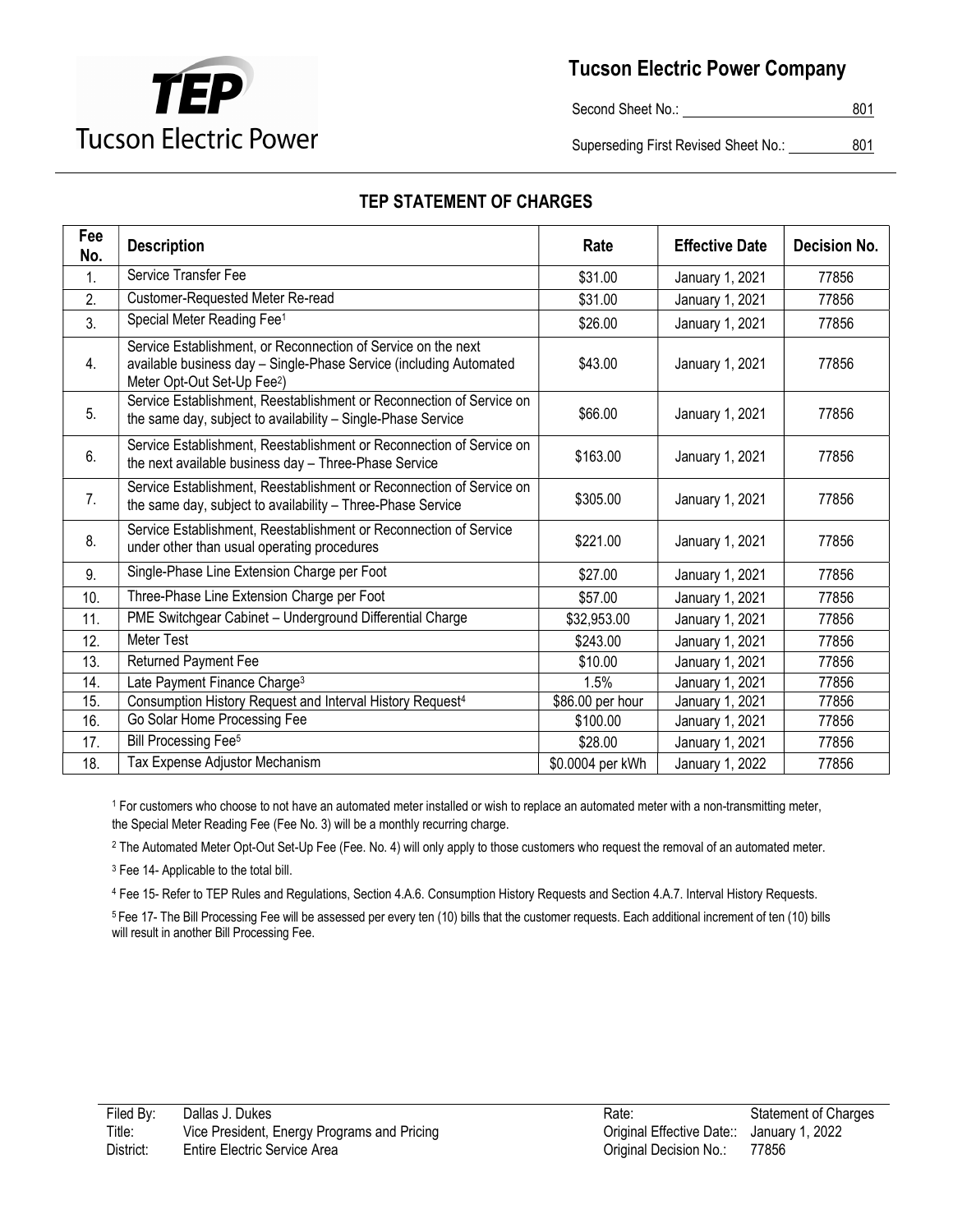

Third Revised Sheet No.: 801 - 1

Superseding Second Revised Sheet No.: 801 -1

## **TEP STATEMENT OF CHARGES**

| <b>Description</b>                                                                                                                                                                                                                                                                          | Rate                                                                                 | <b>Effective Date</b>                                     | <b>Decision No.</b> |
|---------------------------------------------------------------------------------------------------------------------------------------------------------------------------------------------------------------------------------------------------------------------------------------------|--------------------------------------------------------------------------------------|-----------------------------------------------------------|---------------------|
| Rider R-1 - Purchased Power and Fuel Adjustment Clause (PPFAC)                                                                                                                                                                                                                              | \$0.008137 per kWh                                                                   | April 29, 2022                                            | 78551               |
| Rider R-2 - Demand Side Management Surcharge (DSMS)                                                                                                                                                                                                                                         |                                                                                      |                                                           |                     |
| <b>RESIDENTIAL:</b>                                                                                                                                                                                                                                                                         | \$0.002889 per kWh                                                                   |                                                           |                     |
| NON-RESIDENTIAL:                                                                                                                                                                                                                                                                            | 2.8292%                                                                              | July 1, 2020                                              | 77630               |
| FREEPORT-MCMORAN COPPER AND GOLD (25 MW and above):                                                                                                                                                                                                                                         | Exempt                                                                               |                                                           |                     |
| Rider R-3 - Market Cost of Comparable Conventional Generation (MCCCG)<br>Calculation as Applicable to Rider-4 NM-PRS                                                                                                                                                                        | \$0.02602 per kWh                                                                    | April 1, 2022                                             | 78542               |
| Rider R-4 & 14 - DG Incremental Meter Fee <sup>3</sup>                                                                                                                                                                                                                                      |                                                                                      |                                                           |                     |
| Residential:<br>Non-Residential:                                                                                                                                                                                                                                                            | \$2.23 monthly<br>\$0.90 monthly                                                     | September 21, 2018                                        | 76899               |
| Rider R-5 - Electric Service Solar Rider (GoSolar Shares) <sup>1,2</sup>                                                                                                                                                                                                                    |                                                                                      |                                                           |                     |
| GoSolar Shares Energy Rate for Residential Lifeline Discount, Rate R-06-01<br>GoSolar Shares Energy Rate for Residential Electric Service, Rate R-01<br>GoSolar Shares Energy Rate for General Service, Rate GS-10<br>GoSolar Shares Energy Rate for Large General Service, Rate LGS-13     | \$0.050198 per kWh<br>\$0.050324 per kWh<br>\$0.048475 per kWh<br>\$0.049371 per kWh | February 1, 2011<br>Through June 30,<br>2013              | 71835               |
| GoSolar Shares Energy Rate for Municipal Service, Rate PS-40                                                                                                                                                                                                                                | \$0.049086 per kWh                                                                   |                                                           |                     |
| Rider R-5 - Electric Service Solar Rider (GoSolar Shares) <sup>1,2</sup><br>GoSolar Shares Energy Rate for Residential Electric Service, Rate R-01<br>GoSolar Shares Energy Rate for Small General Service, Rate GS-10<br>GoSolar Shares Energy Rate for Large General Service, Rate LGS-13 | \$0.053463 per kWh<br>\$0.053274 per kWh<br>\$0.053227 per kWh                       | July 1, 2013<br>Through February<br>26, 2017              | 73912               |
| Rider R-5 - Electric Service Solar Rider (GoSolar Shares) 1,2                                                                                                                                                                                                                               |                                                                                      |                                                           |                     |
| GoSolar Shares Energy Rate for Residential Electric Service, Rate RES<br>GoSolar Shares Energy Rate for Small General Service, Rate SGS<br>GoSolar Shares Energy Rate for Medium General Service, Rate MGS                                                                                  | \$0.054398 per kWh<br>\$0.054183 per kWh<br>\$0.054167 per kWh                       | February 28, 2017<br><b>Through September</b><br>19, 2018 | 75975               |
| Rider R-5 - Electric Service Solar Rider (GoSolar Shares) 1,2                                                                                                                                                                                                                               |                                                                                      |                                                           |                     |
| GoSolar Shares Energy Rate for Residential Electric Service, Rate RES<br>GoSolar Shares Energy Rate for Small General Service, Rate SGS<br>GoSolar Shares Energy Rate for Medium General Service, Rate MGS                                                                                  | \$0.044398 per kWh<br>\$0.044183 per kWh<br>\$0.044167 per kWh                       | September 20, 2018                                        | 76899               |

<sup>1</sup> Rider 5 approved by Decision Nos. 71835, 73912, 75975 and 76899 is closed for new enrollment as of 7/1/2013, 2/26/17, 9/19/18 and 1/1/2021.

<sup>2</sup> Formerly known as Bright Tucson Community Solar

<sup>3</sup> As of February 28, 2017, all new DG Customers will be assessed a monthly fee, unless the no longer available one-time upfront fee was selected.

| Filed By: | Dallas J. Dukes                             |
|-----------|---------------------------------------------|
| Title:    | Vice President, Energy Programs and Pricing |
| District: | Entire Electric Service Area                |

Effective Date: Decision No.: 77856

Rate: Statement of Charges<br>Effective Date: April 29, 2022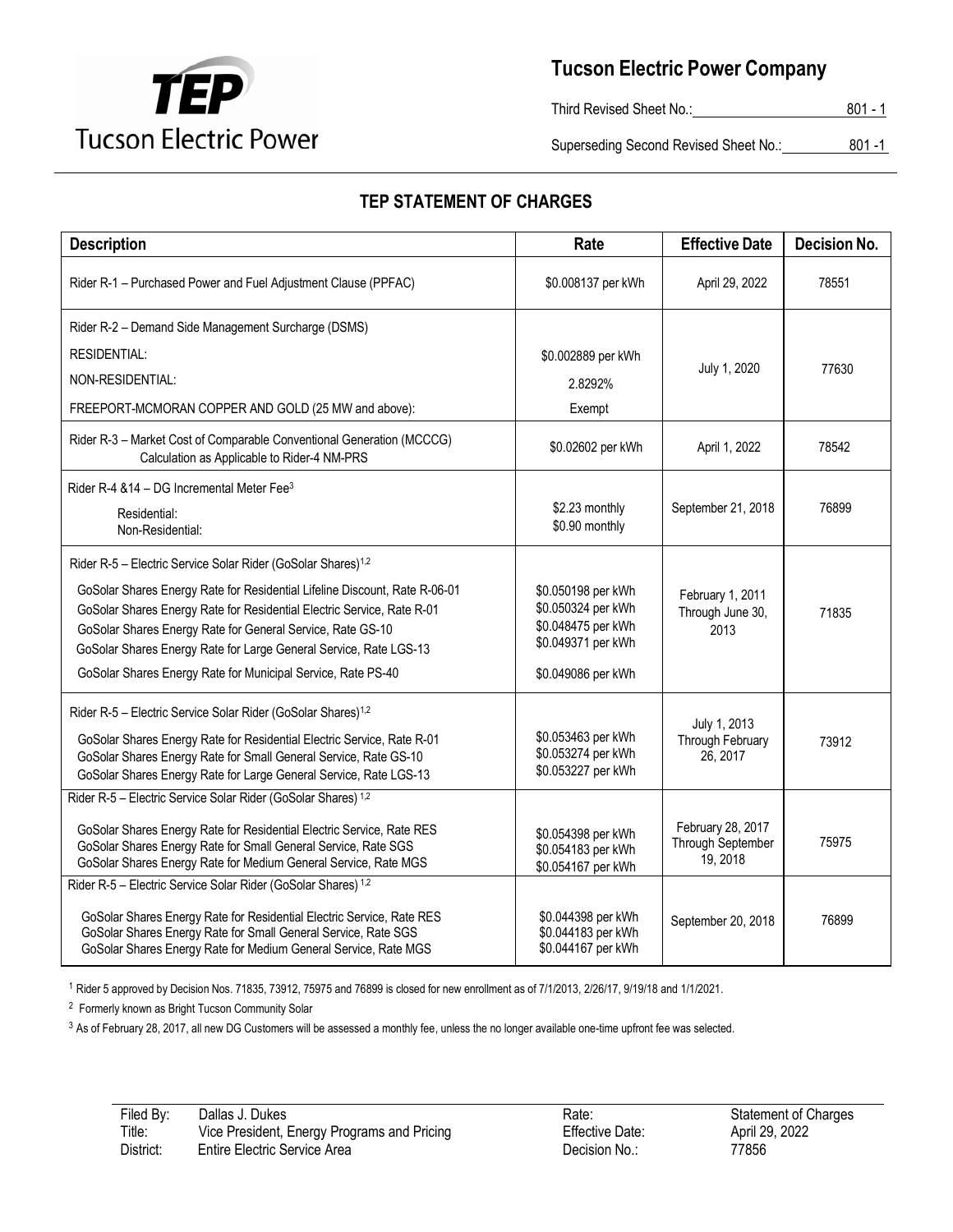

Fifth Revised Sheet No.: 801 - 2

Superseding Fourth Revised Sheet No: 801-2

| <b>Description</b>                                                                                                                                                                                                                                                                                                                        | Rate                                                                                                                              | <b>Effective Date</b>                                                                    | <b>Decision No.</b> |  |
|-------------------------------------------------------------------------------------------------------------------------------------------------------------------------------------------------------------------------------------------------------------------------------------------------------------------------------------------|-----------------------------------------------------------------------------------------------------------------------------------|------------------------------------------------------------------------------------------|---------------------|--|
| Rider R-5 - Electric Service Solar Rider (GoSolar Shares)<br>GoSolar Shares Energy Rate for Residential Electric Service, Rate RES<br>GoSolar Shares Energy Rate for Small General Service, Rate SGS<br>GoSolar Shares Energy Rate for Medium General Service, Rate MGS<br>GoSolar Shares Energy Rate for Large General Service, Rate LGS | \$0.040641 per kWh<br>\$0.040641 per kWh<br>\$0.040641 per kWh<br>\$0.040641 per kWh                                              | January 1, 2021                                                                          | 77856               |  |
| Rider R-6 - Renewable Energy Standard and Tariff Surcharge<br>REST-TS1 Renewable Energy Program Expense Recovery<br>Monthly Cap<br>For Residential Customers:<br>For Small and Medium General Service Customers:<br>For Large General Service Customers:<br>For Large Power Service Customers:<br>For Lighting Customers:                 | \$0.0135 per kWh<br>\$8.90 per month<br>\$365.00 per month<br>\$1,705.00 per month<br>\$19,500.00 per month<br>\$165.00 per month | September 1, 2021                                                                        | 78238               |  |
| Rider R-6 - Renewable Energy Standard and Tariff Surcharge<br>REST-TS1 Renewable Energy Program Expense Recovery<br><b>Average Rate</b><br>For Residential Customers:<br>For Small and Medium General Service Customers:<br>For Large General Service Customers:<br>For Large Power Service Customers:<br>For Lighting Customers:         | \$6.74 per month<br>\$44.63 per month<br>\$1,367.25 per month<br>\$19,500.00 per month<br>\$4.72 per month                        | September 1, 2021                                                                        | 78238               |  |
| Rider R-8<br>Lost Fixed Cost Recovery (LFCR) Mechanism - Energy Efficiency<br>Lost Fixed Cost Recovery (LFCR) Mechanism - Distributed Generation                                                                                                                                                                                          | 3.1230%<br>1.9447%                                                                                                                | October 1, 2021                                                                          | 78249               |  |
| Rider R-9 - Environmental Compliance Adjustor (ECA)                                                                                                                                                                                                                                                                                       | \$0.000149 per kWh                                                                                                                | May 1, 2022                                                                              | 77856               |  |
| Rider R-11 - Partial Requirements Service                                                                                                                                                                                                                                                                                                 | See:<br>https://www.tep.com/w<br>p-content/uploads/711-<br>Rider-11-PRS.pdf                                                       | December 17, 2019                                                                        | 77513               |  |
| Rider R-12 - Interruptible Service Market Value Capacity Price (MVCP)                                                                                                                                                                                                                                                                     | \$4.80 per kW                                                                                                                     | May 2022 through<br>September 2022                                                       | 77856               |  |
|                                                                                                                                                                                                                                                                                                                                           | \$0.0964 per kWh<br>\$0.0868 per kWh                                                                                              | September 21, 2018 -<br>September 30, 2019<br>September 30, 2019 -<br>September 30, 2019 | 76899<br>77374      |  |
| Rider R-14 - Resource Comparison Proxy (RCP)                                                                                                                                                                                                                                                                                              | \$0.0868 per kWh                                                                                                                  | October 1, 2020-<br>September 30, 2021                                                   | 77759               |  |
|                                                                                                                                                                                                                                                                                                                                           | \$0.0781 per kWh                                                                                                                  | October 1, 2021                                                                          | 77759               |  |

## TEP STATEMENT OF CHARGES

Filed By: Dallas J. Dukes<br>Title: Vice President, Customer Experience, Programs and Pricing Filective Date: April 29, 2022 Vice President, Customer Experience, Programs and Pricing Effective Date:<br>Entire Electric Service Area **Entire Effective Date:** Criginal Decisio District: Entire Electric Service Area **Original Decision No.:** 77856